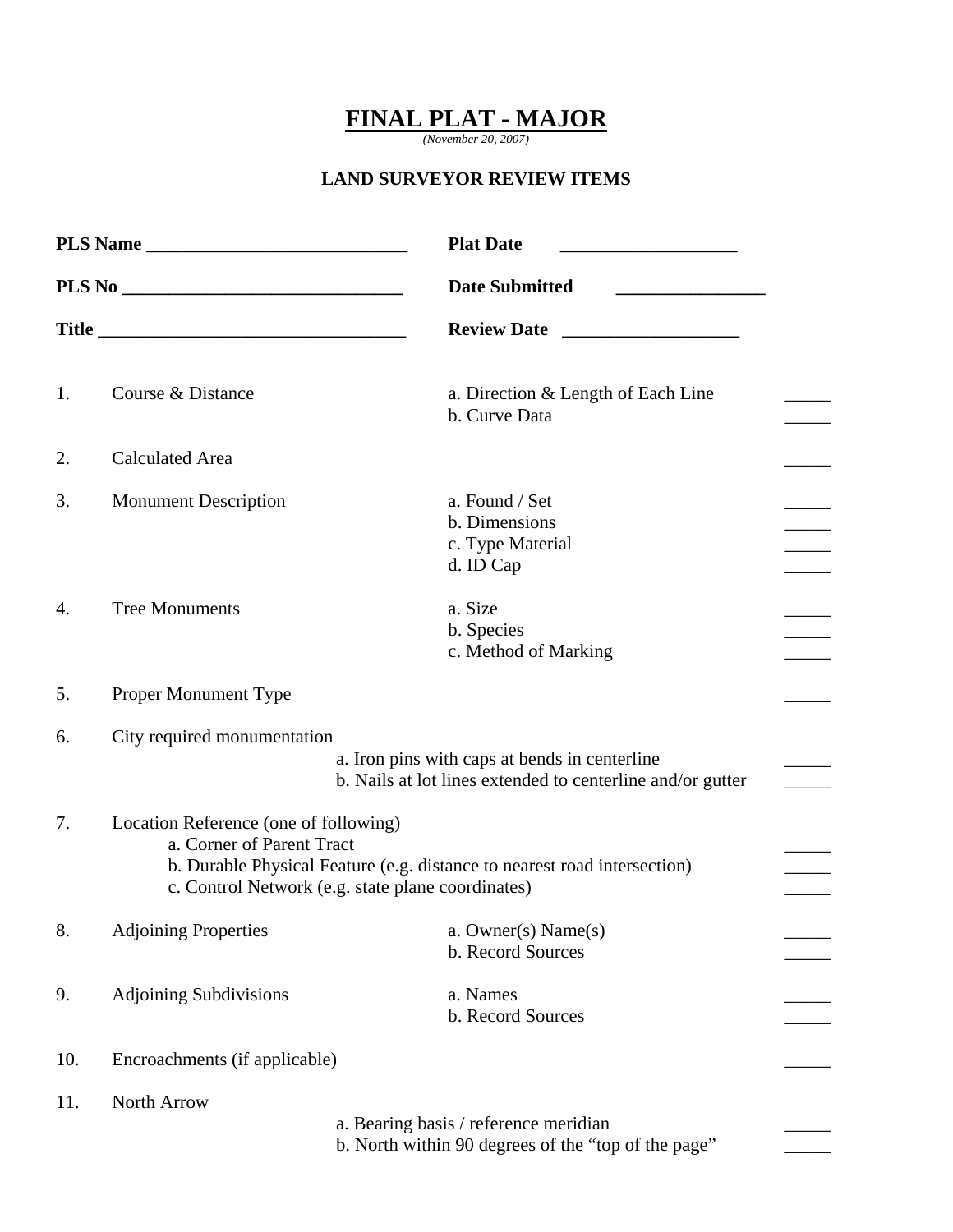| 12. | Vicinity Map                                                                                                |                                           |                                                            |  |  |
|-----|-------------------------------------------------------------------------------------------------------------|-------------------------------------------|------------------------------------------------------------|--|--|
|     | a. At scale of $1" = 2000"$                                                                                 |                                           |                                                            |  |  |
|     |                                                                                                             |                                           | b. At least 1 road intersection of common reference        |  |  |
|     |                                                                                                             | c. North arrow                            |                                                            |  |  |
|     |                                                                                                             |                                           | d. Outline of subject property                             |  |  |
|     |                                                                                                             |                                           | e. Outline of "remainder" if applicable (e.g. if surveying |  |  |
|     |                                                                                                             |                                           | acre lot out of large farm show outline of large farm      |  |  |
|     |                                                                                                             |                                           | as well as created lot on vicinity map                     |  |  |
|     |                                                                                                             |                                           |                                                            |  |  |
| 13. | <b>Required Statements</b>                                                                                  |                                           | a. Unadjusted Error of Closure                             |  |  |
|     |                                                                                                             |                                           | b. Adjustment                                              |  |  |
|     |                                                                                                             |                                           | c. Land Classification                                     |  |  |
|     |                                                                                                             |                                           |                                                            |  |  |
| 14. | Cemetery                                                                                                    |                                           |                                                            |  |  |
|     |                                                                                                             |                                           |                                                            |  |  |
| 15. | Scale                                                                                                       |                                           | a. Written                                                 |  |  |
|     |                                                                                                             |                                           | b. Graphic                                                 |  |  |
|     |                                                                                                             |                                           | c. Not greater than $1" = 100"$                            |  |  |
|     |                                                                                                             |                                           |                                                            |  |  |
| 16. | Professional Land Surveyor Info                                                                             |                                           | a. Name                                                    |  |  |
|     |                                                                                                             |                                           | b. Address                                                 |  |  |
|     |                                                                                                             |                                           | c. Dated Seal                                              |  |  |
|     |                                                                                                             |                                           |                                                            |  |  |
| 17. | Project Information                                                                                         |                                           | a. Survey Title                                            |  |  |
|     |                                                                                                             |                                           | b. Parcel Location                                         |  |  |
|     |                                                                                                             |                                           | c. Client Name                                             |  |  |
|     |                                                                                                             |                                           | d. Client Address                                          |  |  |
|     |                                                                                                             |                                           | e. Parcel Owner Name                                       |  |  |
|     |                                                                                                             |                                           | f. Parcel Owner Address                                    |  |  |
|     |                                                                                                             |                                           |                                                            |  |  |
|     |                                                                                                             |                                           |                                                            |  |  |
| 18. | Lot Design Complies with Subdivision Design Standards                                                       |                                           |                                                            |  |  |
|     | a. Minimum front yard set back<br>b. Minimum building site width at setback                                 |                                           |                                                            |  |  |
|     |                                                                                                             |                                           |                                                            |  |  |
|     |                                                                                                             | c. Minimum building site area             |                                                            |  |  |
|     |                                                                                                             |                                           |                                                            |  |  |
| 19. | Notes & Certifications                                                                                      |                                           |                                                            |  |  |
|     |                                                                                                             |                                           | a. Land Surveyor's Accuracy Certification                  |  |  |
|     |                                                                                                             | b. Surveyor Review Certification          |                                                            |  |  |
|     | c. Purpose note<br>d. Certification of Ownership and Dedication<br>e. Certificate of Approval for Recording |                                           |                                                            |  |  |
|     |                                                                                                             |                                           |                                                            |  |  |
|     |                                                                                                             |                                           |                                                            |  |  |
|     |                                                                                                             |                                           |                                                            |  |  |
| 20. | <b>Site Statistics</b>                                                                                      |                                           |                                                            |  |  |
|     |                                                                                                             | a. Acreages of all lots                   |                                                            |  |  |
|     |                                                                                                             | b. Current land use classification (zone) |                                                            |  |  |
|     |                                                                                                             |                                           |                                                            |  |  |
| 21. | Street address of lot(s) as designated by the Madison County 911 office                                     |                                           |                                                            |  |  |
|     |                                                                                                             |                                           |                                                            |  |  |